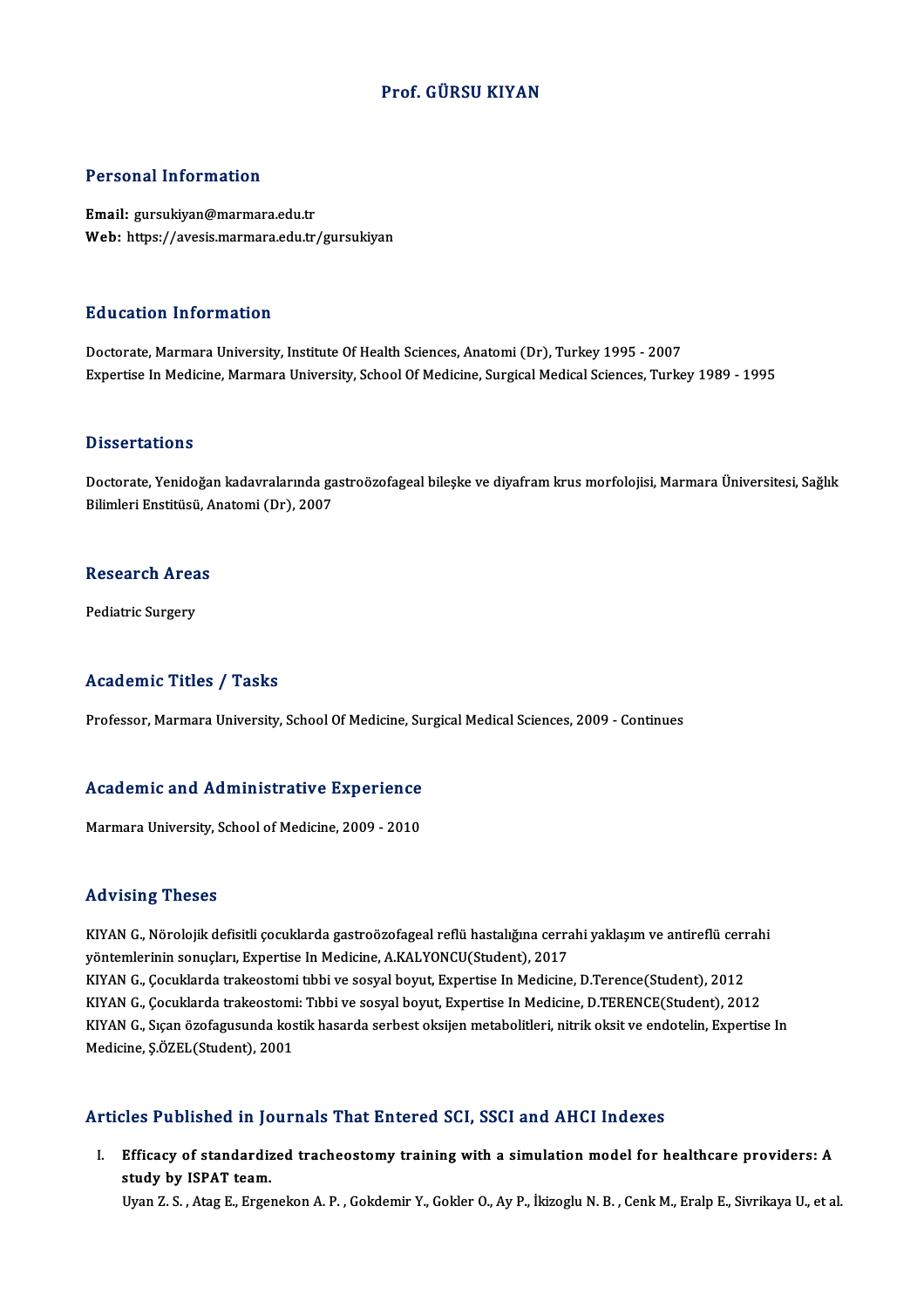Pediatric pulmonology, 2021 (Journal Indexed in SCI Expanded)<br>The effect of aryges voin presenvation on postenerative

- II. The effect of azygos vein preservation on postoperative complications after esophageal atresia<br>repair: Results from the Turkish Esophageal Atresia Registry. Pediatric pulmonology, 2021 (Journal Indexed in SCI Expanded)<br>The effect of azygos vein preservation on postoperative comp<br>repair: Results from the Turkish Esophageal Atresia Registry.<br>Sever T. Österun C. İ. Erung B. Durek The effect of azygos vein preservation on postoperative complications after esophageal atresia<br>repair: Results from the Turkish Esophageal Atresia Registry.<br>Soyer T., Öztorun C. İ. , Fırıncı B., Durakbaşa Ç. U. , Bahadır G r<mark>epair: Results f</mark><br>Soyer T., Öztorun (<br>, Öztan M. O. , et al.<br>Journal of podiatri Soyer T., Öztorun C. İ. , Fırıncı B., Durakbaşa Ç. U. , Bahadır G. G. , Karaman A., Dökümcü Z<br>, Öztan M. O. , et al.<br>Journal of pediatric surgery, vol.56, no.11, pp.1940-1943, 2021 (Journal Indexed in SCI)<br>Pediatric floxib It. Durnal of pediatric surgery, vol.56, no.11, pp.1940-1943, 2021 (Journal Indexed in SCI)<br>III. Pediatric flexible bronchoscopy in the intensive care unit: A multicenter study
- Atag E., Unal F., Yazan H., GİRİT S., Uyan Z. S., ERGENEKON A. P., Yayla E., Mertturk E., Telhan L., Meral O., et al. PEDIATRIC PULMONOLOGY, 2021 (Journal Indexed in SCI) Atag E., Unal F., Yazan H., GIRIT S., Uyan Z. S., ERGENEKON A. P., Yayla E., Mertturk E., '<br>PEDIATRIC PULMONOLOGY, 2021 (Journal Indexed in SCI)<br>IV. Long-term respiratory outcomes of post-op congenital lung malformations.<br>
- PEDIATRIC PULMONOLOGY, 2021 (Journal Indexed in SCI)<br>Long-term respiratory outcomes of post-op congenital lung malformat<br>Dincel A., Yilmaz Y., Ergenekon A., Erdem E., Gokdemir Y., Kiyan G., Karadag B. T.<br>Pediatrics interna Pediatrics international : official journal of the Japan Pediatric Society, vol.63, no.6, pp.704-709, 2021 (Journal Indexed in SCI Expanded) Dincel A., Yilmaz Y., Ergenekon A., Erdem E., Gokdemir Y., Kiyan G., Karadag B. T. Pediatrics international : official journal of the Japan Pediatric Society, vol.63, no.6, pp.704-709, 2021 (Journal<br>Indexed in SCI Expanded)<br>V. Outcome of Very Low and Low Birth Weight Infants with Esophageal Atresia: Resu
- Indexed in SCI Expanded)<br>Outcome of Very Low and Lo<br>Esophageal Atresia Registry.<br>Orton M.O., Sover T. Ortonup C. Outcome of Very Low and Low Birth Weight Infants with Esophageal Atresia: Results of the Tu<br>Esophageal Atresia Registry.<br>Oztan M. O. , Soyer T., Oztorun C. I. , Firinci B., Durakbaşa Ç. U. , Dokumcu Z., Gollu G., Akkoyun I

Esophageal Atresia Registry.<br>Oztan M. O. , Soyer T., Oztorun C. I. , Firinci B., Durakbaşa Ç. U. , Dokumcu Z., Gollu G., Akkoyun I., Demirel D.,<br>Karaman A., et al. Oztan M. O. , Soyer T., Oztorun C. I. , Firinci B., Durakbaşa Ç. U. , Dokumcu Z., Gollu G., Akkoyun I., Demirel D.,<br>Karaman A., et al.<br>European journal of pediatric surgery : official journal of Austrian Association of Ped

Karaman A., et al.<br>European journal of pediatric surgery : official journal of Austrian Association of Pediat<br>Zeitschrift fur Kinderchirurgie, vol.31, no.3, pp.226-235, 2021 (Journal Indexed in SCI)<br>The effectiveness of no European journal of pediatric surgery : official journal of Austrian Association of Pediatric Surgery ... [et al]<br>Zeitschrift fur Kinderchirurgie, vol.31, no.3, pp.226-235, 2021 (Journal Indexed in SCI)<br>VI. The effectivene

- Zeitschrift fur Kinderchirurgie, vol.31, no.3, pp.226-235, 2021 (Journal Indexed in SCI)<br>The effectiveness of non-operative treatment in high-grade liver and spleen injury in children<br>KARADENİZ CERİT K., ERGELEN R., Abdull VI. The effectiveness of non-operative treatment in high-grade liver and spleen injury in children<br>KARADENIZ CERIT K., ERGELEN R., Abdullayev T., Tugtepe H., Dagli T. E., KIYAN G.<br>ULUSAL TRAVMA VE ACIL CERRAHI DERGISI-TURK KARADENİZ CERİT K., ERGELEN R., Abdullayev T., Tugtepe H., Dagli T. E., KIYAN G.
- VII. An adolescent with idiopathic pleuroparenchymal fibroelastosis. Case report AtagE., IkizogluN.B. ,Gökdemir Y.,ErdemEralpE.,KıyanG.,YilmazbayhanD.,KaradagB. ARCHIVOS ARGENTINOS DE PEDIATRIA, vol.116, no.1, 2018 (Journal Indexed in SCI)
- VIII. Post-traumatic stress disorder in mothers of children who have undergone cancer surgery ARCHIVOS ARGENTINOS DE PEDIATRIA, vol.116, no.1, 2018 (Journal Indexed in SCI)<br>Post-traumatic stress disorder in mothers of children who have undergone cancer surgery<br>KARADENİZ CERİT K., CERİT C., Nart O., EKER N., KIYAN G Corapcioglu F. KARADENİZ CERİT K., CERİT C., Nart O., EKER N., KIYAN G., Dagli T., EKİNGEN YILDIZ G., Tok<br>Corapcioglu F.<br>Pediatrics International, vol.59, no.9, pp.996-1001, 2017 (Journal Indexed in SCI Expanded)<br>A rano entity: Congenita

Corapcioglu F.<br>Pediatrics International, vol.59, no.9, pp.996-1001, 2017 (Journal Indexed in SCI Expanded)<br>IX. A rare entity: Congenital cystic adenomatoid malformation in association with pleuropulmonary<br>hlasteme Pediatrics International, vol.59, no.9, pp.996-1001, 2017 (Journal Indexed in SCI Expanded)<br>A rare entity: Congenital cystic adenomatoid malformation in association with plo<br>blastoma<br>Bozkurtlar E., Toper H., Kiyan G., Ahis A rare entity: Congenital cystic adenoma<br>blastoma<br>Bozkurtlar E., Toper H., Kiyan G., Ahiskali R. A.<br>VIRCHOWS ARCHIV 110 471-2017 (Journal In

VIRCHOWS ARCHIV, vol.471, 2017 (Journal Indexed in SCI)

- Bozkurtlar E., Toper H., Kiyan G., Ahiskali R. A.<br>VIRCHOWS ARCHIV, vol.471, 2017 (Journal Indexed in SCI)<br>X. Laparoscopic approach for removing a coin trapped in Meckel's diverticulum<br>KARADENIZ CERIT K. Kalvongy A. ERRABUT VIRCHOWS ARCHIV, vol.471, 2017 (Journal Indexed in SCI)<br>Laparoscopic approach for removing a coin trapped in Meckel's di<br>KARADENİZ CERİT K., Kalyoncu A., ERBARUT SEVEN İ., KIYAN G., Dagli T. E.<br>ULUSAL TRAVMA VE ACU, CERRAH Laparoscopic approach for removing a coin trapped in Meckel's diverticulum<br>KARADENİZ CERİT K., Kalyoncu A., ERBARUT SEVEN İ., KIYAN G., Dagli T. E.<br>ULUSAL TRAVMA VE ACIL CERRAHI DERGISI-TURKISH JOURNAL OF TRAUMA & EMERGENC KARADENİZ CERİT K., Kalyoncu A., ERBARUT SE<br>ULUSAL TRAVMA VE ACIL CERRAHI DERGISI-TU<br>no.5, pp.438-440, 2017 (Journal Indexed in SCI)<br>Pare sause of interstitiel lung disease in sh ULUSAL TRAVMA VE ACIL CERRAHI DERGISI-TURKISH JOURNAL OF TRAUMA & EMERGENCY SU<br>no.5, pp.438-440, 2017 (Journal Indexed in SCI)<br>XI. Rare cause of interstitiel lung disease in children: Pleuroparanchymal fibroelastosis<br>Ikizo
- no.5, pp.438-440, 2017 (Journal Indexed in SCI)<br>XI. Rare cause of interstitiel lung disease in children: Pleuroparanchymal fibroelastosis<br>Ikizoglu N. B., Atag E., Eralp E., Gokdemir Y., Kiyan G., Karakoc F., Ersu R., K Rare cause of interstitiel lung disease in children: Pleuroparanchy<br>Ikizoglu N. B., Atag E., Eralp E., Gokdemir Y., Kiyan G., Karakoc F., Ersu R., Ka<br>EUROPEAN RESPIRATORY JOURNAL, vol.48, 2016 (Journal Indexed in SCI)<br>An u Ikizoglu N. B., Atag E., Eralp E., Gokdemir Y., Kiy<br>EUROPEAN RESPIRATORY JOURNAL, vol.48, 201<br>XII. An unusual case of childhood sarcoidosis
- EUROPEAN RESPIRATORY JOURNAL, vol.48, 2016 (Journal Indexed in SCI)<br><mark>An unusual case of childhood sarcoidosis</mark><br>Gökdemir Y., Ersu R., Karadag B., Karakoc F., Kıyan G., Kaya H., Kasapcopur O., Erdem Eralp E., Dagli E.<br>ARCHIV An unusual case of childhood sarcoidosis<br>Gökdemir Y., Ersu R., Karadag B., Karakoc F., Kıyan G., Kaya H., Kasapcopur O., Erdem<br>ARCHIVOS ARGENTINOS DE PEDIATRIA, vol.111, no.5, 2013 (Journal Indexed in SCI)<br>Hornor's Syndrom Gökdemir Y., Ersu R., Karadag B., Karakoc F., Kıyan G., Kaya H., Kasapcopur O., Erdem Eralp E., Dagli E.<br>ARCHIVOS ARGENTINOS DE PEDIATRIA, vol.111, no.5, 2013 (Journal Indexed in SCI)<br>XIII. Horner's Syndrome as a rare comp

### ARCHIVOS ARGENTINOS DE PEDIATRIA, vol.111, no.5, 2013 (Journal Indexed in SCI)<br>Horner's Syndrome as a rare complication of tube thoracostomy: Case rep<br>literature<br>Thomas D. T., Dagli T. E., KIYAN G. Horner's Syndrome as a rare c<br>literature<br>Thomas D.T., Dagli T.E., KIYAN G.<br>JOUPNAL OF PEDIATRIC SURCERV

JOURNAL OF PEDIATRIC SURGERY, vol.48, no.6, pp.1429-1433, 2013 (Journal Indexed in SCI)

XIV. Diaphragmatic paralysis after pediatric heart surgery: Usefulness of non-invasive ventilation Oktem S., Cakir E., Uyan Z. S., Karadag B., Hamutcu R. E., KIYAN G., AKALIN F., Karakoc F., Dagli E. INTERNATIONAL JOURNAL OF PEDIATRIC OTORHINOLARYNGOLOGY, vol.74, no.4, pp.430-431, 2010 (Journal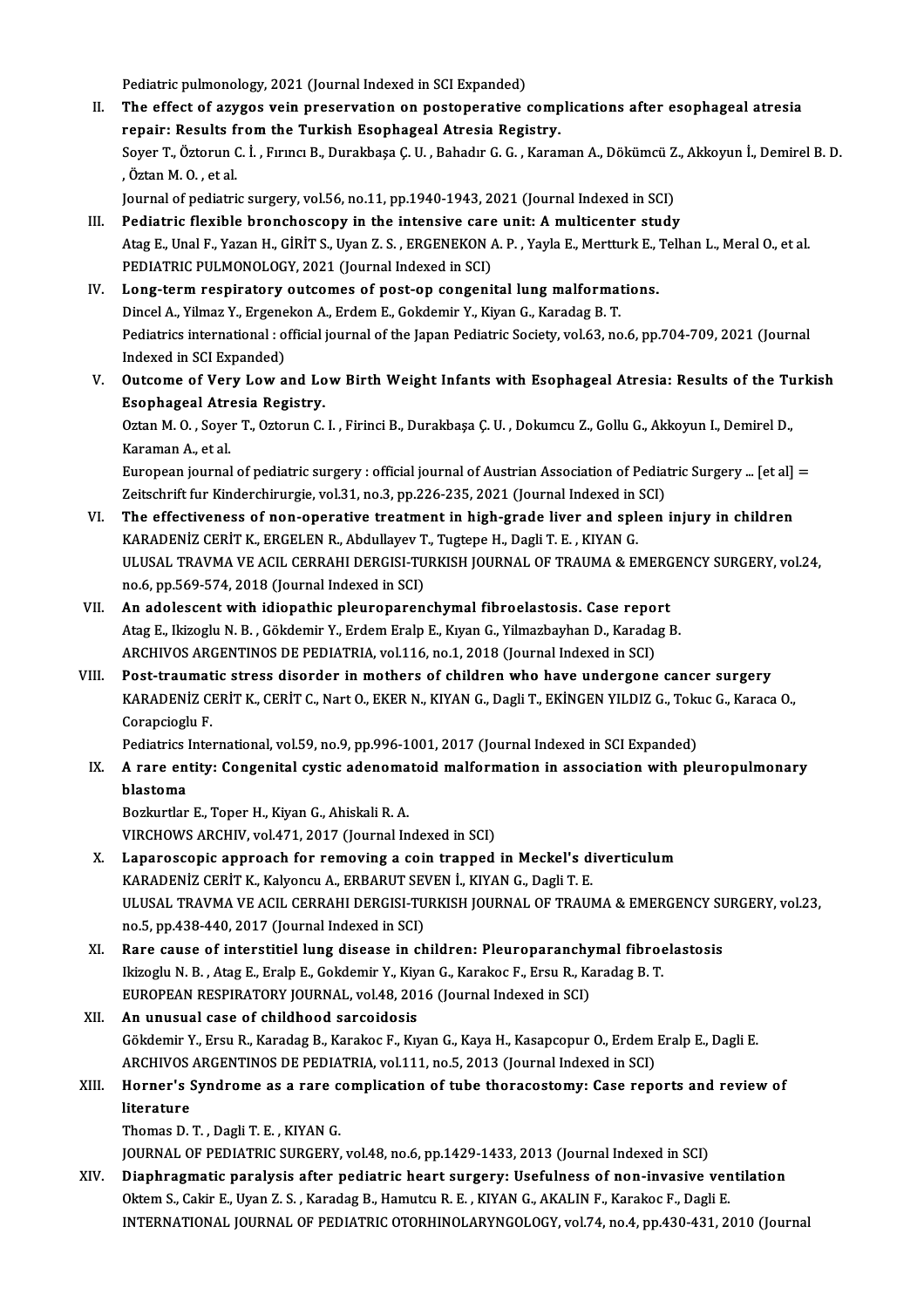Indexed in SCI)

- Indexed in SCI)<br>XV. Foreign body aspiration in children: The value of diagnostic criteria<br>KIVAN G. Gomen B. Tugtene H. Kanakag E. Dagli E. Dagli T. E. Indexed in SCI)<br>Foreign body aspiration in children: The value of diagr<br>KIYAN G., Gomen B., Tugtepe H., Karakoc F., Dagli E., Dagli T. E.<br>INTERNATIONAL JOURNAL OF REDIATRIC OTORHINOLARYNC Foreign body aspiration in children: The value of diagnostic criteria<br>KIYAN G., Gomen B., Tugtepe H., Karakoc F., Dagli E., Dagli T. E.<br>INTERNATIONAL JOURNAL OF PEDIATRIC OTORHINOLARYNGOLOGY, vol.73, no.7, pp.963-967, 2009 KIYAN G., Gome<br>INTERNATIONA<br>Indexed in SCI)<br>An unusual ca XVI. An unusual case of chylothorax complicating childhood tuberculosis
- Indexed in SCI)<br>An unusual case of chylothorax complicating childhood tuberculosis<br>Cakir E., Gocmen B., Uyan Z. S. , Oktem S., KIYAN G., Karakoc F., Ersu R., Karadag B., Dagli T., Dagli E.<br>REDIATRIC RHI MONOLOCY, vol.43, n An unusual case of chylothorax complicating childhood tuberculosis<br>Cakir E., Gocmen B., Uyan Z. S. , Oktem S., KIYAN G., Karakoc F., Ersu R., Karadag B., D.<br>PEDIATRIC PULMONOLOGY, vol.43, no.6, pp.611-614, 2008 (Journal In PEDIATRIC PULMONOLOGY, vol.43, no.6, pp.611-614, 2008 (Journal Indexed in SCI)<br>XVII. Home ventilation for children with chronic respiratory failure in Istanbul
- PEDIATRIC PULMONOLOGY, vol.43, no.6, pp.611-614, 2008 (Journal Indexed i<br>Home ventilation for children with chronic respiratory failure in Ista<br>Oktem S., Ersu R., Uyan Z. S. , Cakir E., Karakoc F., Karadag B., Kiyan G., Da Home ventilation for children with chronic respiratory failu<br>Oktem S., Ersu R., Uyan Z. S. , Cakir E., Karakoc F., Karadag B., Kiyan G<br>RESPIRATION, vol.76, no.1, pp.76-81, 2008 (Journal Indexed in SCI)<br>Penert of three sess Oktem S., Ersu R., Uyan Z. S., Cakir E., Karakoc F., Karadag B., Kiyan G., Dagli E.<br>RESPIRATION, vol.76, no.1, pp.76-81, 2008 (Journal Indexed in SCI)<br>XVIII. Report of three cases: congenital chylothorax and treatment moda
- RESPIRATION, vol.76, no.1, pp.76-81, 2008 (Journal Indexed in SCI)<br>Report of three cases: congenital chylothorax and treatment modalities.<br>Altuncu E., Akman I., Kiyan G., Ersu R., Yurdakul Z., Bilgen H. S. , Oezdogan T., Ö Report of three cases: congenital chylothorax and treatment modalities.<br>Altuncu E., Akman I., Kiyan G., Ersu R., Yurdakul Z., Bilgen H. S. , Oezdogan T., ÖZEK E.<br>The Turkish journal of pediatrics, vol.49, no.4, pp.418-21, Altuncu E., Akman I., Kiyan G., Ersu R., Yurdakul Z., Bilgen H. S. , Oezdogan T., ÖZEK E.<br>The Turkish journal of pediatrics, vol.49, no.4, pp.418-21, 2007 (Journal Indexed in SCI Expanded)<br>XIX. Esophageal balloon dilat
- The Turkish journal of pediatrics, vol.49, no.4,<br>Esophageal balloon dilation in children: <br>complications during general anesthesia<br>Carsel: A. Dagan V. Dagli T. Ay B. Kiyan C. Ca Esophageal balloon dilation in children: prospective analysis of hemodynamic changes and<br>complications during general anesthesia<br>Gercek A., Dogan V., Dagli T., Ay B., Kiyan G., Gogus Y. JOURNALOF CLINICALANESTHESIA,vol.19,no.4,pp.286-289,2007 (Journal Indexed inSCI) Gercek A., Dogan V., Dagli T., Ay B., Kiyan G., Gogus Y.<br>JOURNAL OF CLINICAL ANESTHESIA, vol.19, no.4, pp.286-289, 2007 (Journal Indexed in SCI)<br>XX. Late diagnosis of foreign body aspiration in children with chronic respir
- JOURNAL OF CLINICAL ANESTHESIA, vol.19, no.4, pp.286-289, 2007 (Journal Indexed<br>Late diagnosis of foreign body aspiration in children with chronic respirate<br>Karakoc F., Cakir E., Ersu R., Uyan Z. S. , Colak B., Karadag B., INTERNATIONAL JOURNAL OF PEDIATRIC OTORHINOLARYNGOLOGY, vol.71, no.2, pp.241-246, 2007 (Journal Indexed in SCI) Karakoc F., Cakir E., Ersu R., Uyan Z. S., Colak B., Karadag B., Kiyan G., Dagli T., Dagli E. INTERNATIONAL JOURNAL OF PEDIATRIC OTORHINOLARYNGOLOGY, vol.71, no.2, pp.241-246, 200?<br>Indexed in SCI)<br>XXI. Early pulmonary involvement in Niemann-Pick type B disease: Lung lavage is not useful<br>Ilian 7, Karadag B, Freu B,
- Indexed in SCI)<br><mark>Early pulmonary involvement in Niemann-Pick type B disease: Lung lavage is not usef</mark><br>Uyan Z., Karadag B., Ersu R., Kiyan G., Kotiloglu E., Sirvanci S., Ercan F., Dagli T., Karakoc F., Dagli E.<br>REDIATRIC RH Early pulmonary involvement in Niemann-Pick type B disease: Lung lavage<br>Uyan Z., Karadag B., Ersu R., Kiyan G., Kotiloglu E., Sirvanci S., Ercan F., Dagli T., Karak<br>PEDIATRIC PULMONOLOGY, vol.40, no.2, pp.169-172, 2005 (Jo Uyan Z., Karadag B., Ersu R., Kiyan G., Kotiloglu E., Sirvanci S., Ercan F., Dagli T., Karakoc F., Dagli E.<br>PEDIATRIC PULMONOLOGY, vol.40, no.2, pp.169-172, 2005 (Journal Indexed in SCI)<br>XXII. Contradictory supranormal fun
- PEDIATRIC PULMONOLOGY, vol.40, no.2, pp.169-172, 2005 (Journal Indexed in SCI)<br>Contradictory supranormal function in hydronephrotic kidneys: Fact or artifact<br>renal scans?<br>Inanir S., Biyikli N., Noshari O., Caliskan B., Tug Contradictory supranormal function in hydronephrotic kidneys: Fact or artifact<br>renal scans?<br>Inanir S., Biyikli N., Noshari O., Caliskan B., Tugtepe H., Erdil T., Akpinar I., Kiyan G., Alpay H.<br>CLINICAL NUCLEAR MEDICINE vol

renal scans?<br>Inanir S., Biyikli N., Noshari O., Caliskan B., Tugtepe H., Erdil T., Akpinar I., Kiyan G., Alp<br>CLINICAL NUCLEAR MEDICINE, vol.30, no.2, pp.91-96, 2005 (Journal Indexed in SCI)<br>Testisular bioney during enshide

- XXIII. Testicular biopsy during orchidopexy procedure: Does it have an adverse effect on fertility?<br>Iskit S., Tugtepe H., Tugay M., Kiyan G., Kotiloglu E., Dagli T. CLINICAL NUCLEAR MEDICINE, vol.30, no.2, pp.91-96, 200<br>Testicular biopsy during orchidopexy procedure: D<br>Iskit S., Tugtepe H., Tugay M., Kiyan G., Kotiloglu E., Dagli T.<br>UPOLOGIA INTERNATIONALIS vol.75, no.3, nn.337, 330, Testicular biopsy during orchidopexy procedure: Does it have an adverse eff<br>Iskit S., Tugtepe H., Tugay M., Kiyan G., Kotiloglu E., Dagli T.<br>UROLOGIA INTERNATIONALIS, vol.75, no.3, pp.227-230, 2005 (Journal Indexed in SCI) Iskit S., Tugtepe H., Tugay M., Kiyan G., Kotiloglu E., Dagli T.<br>UROLOGIA INTERNATIONALIS, vol.75, no.3, pp.227-230, 2005 (Journal Indexed in SCI)<br>XXIV. The roles of free oxygen radicals, nitric oxide, and endothelin in ca
- UROLOGIA INTERNATIONALIS, vol.75, no.3, pp.227-230, 200!<br>The roles of free oxygen radicals, nitric oxide, and en<br>ÖZEL Ş. K. , DAĞLI E. T. , YÜKSEL M., KIYAN G., KOTİLOĞLU E.<br>JOUPNAL OE PEDIATRIC SURCERY vol.29, no.9, np.12 The roles of free oxygen radicals, nitric oxide, and endothelin in caustic injury of r<br>ÖZEL Ş. K. , DAĞLI E. T. , YÜKSEL M., KIYAN G., KOTİLOĞLU E.<br>JOURNAL OF PEDIATRIC SURGERY, vol.39, no.9, pp.1381-1385, 2004 (Journal In ÖZEL Ş. K. , DAĞLI E. T. , YÜKSEL M., KIYAN G., KOTİLOĞLU E.<br>JOURNAL OF PEDIATRIC SURGERY, vol.39, no.9, pp.1381-1385, 2004 (Journal Index<br>XXV. Effects of hyperbaric oxygen therapy on caustic esophageal injury in rats<br>Kiya
- JOURNAL OF PEDIATRIC SURGERY, vol.39, no.9, pp.138<br>Effects of hyperbaric oxygen therapy on caustic<br>Kiyan G., Aktas S., Ozel K., Isbilen E., Kotiloglu E., Dagli T.<br>JOUPNAL OF PEDIATRIC SURCERY vol.29, no.9, np.1189 Effects of hyperbaric oxygen therapy on caustic esophageal injury in rats<br>Kiyan G., Aktas S., Ozel K., Isbilen E., Kotiloglu E., Dagli T.<br>JOURNAL OF PEDIATRIC SURGERY, vol.39, no.8, pp.1188-1193, 2004 (Journal Indexed in S Kiyan G., Aktas S., Ozel K., Isbilen E., Kotiloglu E., Dagli T.<br>JOURNAL OF PEDIATRIC SURGERY, vol.39, no.8, pp.1188-1193, 2004 (Journal Indexed in SCI)<br>XXVI. Rare cause of pericardial effusion in infancy: Intra-pericardial
- JOURNAL OF PEDIATRIC SURGERY, vol.39, no.8, pp.1188-11<br>Rare cause of pericardial effusion in infancy: Intra-p<br>Akalin F., Ayabakan C., Dincer I., Isbir S., Kiyan G., Karakoc F.<br>PEDIATRICS INTERNATIONAL, vol.46, no.2, nn.191 Rare cause of pericardial effusion in infancy: Intra-pericardial diaphragmati<br>Akalin F., Ayabakan C., Dincer I., Isbir S., Kiyan G., Karakoc F.<br>PEDIATRICS INTERNATIONAL, vol.46, no.2, pp.191-194, 2004 (Journal Indexed in S Akalin F., Ayabakan C., Dincer I., Isbir S., 1<br>PEDIATRICS INTERNATIONAL, vol.46, no<br>XXVII. Unusual cause of vaginal discharge
- PEDIATRICS INTERNATIONAL, vol.4<br>Unusual cause of vaginal discha:<br>Altun O., Alpay H., Biyikli N., Kiyan G.<br>PEDIATRICS INTERNATIONAL, vol.4. Unusual cause of vaginal discharge<br>Altun O., Alpay H., Biyikli N., Kiyan G.<br>PEDIATRICS INTERNATIONAL, vol.46, no.1, pp.109-110, 2004 (Journal Indexed in SCI)<br>Effects of Stamm gestrestemy on gestris emptying rate in rate Altun O., Alpay H., Biyikli N., Kiyan G.<br>PEDIATRICS INTERNATIONAL, vol.46, no.1, pp.109-110, 2004 (Journal<br>XXVIII. Effects of Stamm gastrostomy on gastric emptying rate in rats<br>Tugtepe H., Iskit H., Bozkurt S., Kiyan G., Y PEDIATRICS INTERNATIONAL, vol.46, no.1, pp.109-110, 2<br>Effects of Stamm gastrostomy on gastric emptying<br>Tugtepe H., Iskit H., Bozkurt S., Kiyan G., Yegen B., Dagli T.<br>FUROPEAN SURCICAL RESEARCH vol.26, no.6, np.262, 26 Effects of Stamm gastrostomy on gastric emptying rate in rats<br>Tugtepe H., Iskit H., Bozkurt S., Kiyan G., Yegen B., Dagli T.<br>EUROPEAN SURGICAL RESEARCH, vol.36, no.6, pp.362-366, 2004 (Journal Indexed in SCI)<br>Pricromystomy
	-
	- Tugtepe H., Iskit H., Bozkurt S., Kiyan G., Yegen B., Dagli T.<br>EUROPEAN SURGICAL RESEARCH, vol.36, no.6, pp.362-366, 2004<br>XXIX. Pyloromyotomy in a patient with paramyotonia congenita<br>Ay B. Carselt A. Desso V. Kiyan C. Cary EUROPEAN SURGICAL RESEARCH, vol.36, no<br>Pyloromyotomy in a patient with param<br>Ay B., Gercek A., Dogan V., Kiyan G., Gogus Y.<br>ANESTHESIA AND ANALGESIA vol.09, no.1.1 Pyloromyotomy in a patient with paramyotonia congenita<br>Ay B., Gercek A., Dogan V., Kiyan G., Gogus Y.<br>ANESTHESIA AND ANALGESIA, vol.98, no.1, pp.68-69, 2004 (Journal Indexed in SCI)
	- XXX. Epididymitis in infants with anorectal malformation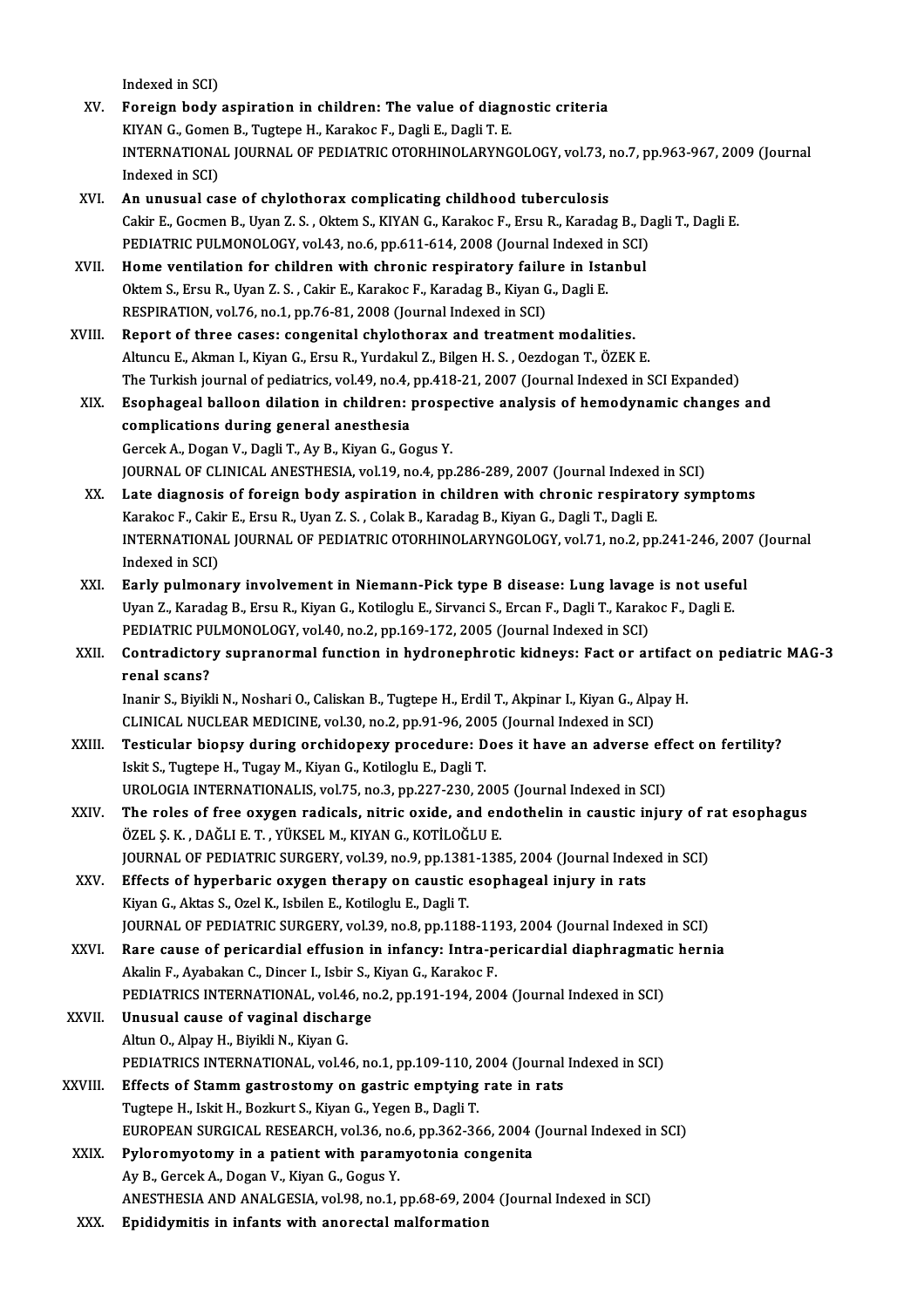KiyanG.,DagliT., IskitS.,TugtepeH. EUROPEAN UROLOGY, vol.43, no.5, pp.576-579, 2003 (Journal Indexed in SCI)

- XXXI. Double balloon esophageal catheter for diagnosis of tracheo-esophageal fistula Kiyan G., Dagli T., Tugtepe H., Kodalli N. Double balloon esophageal catheter for diagnosis of tracheo-esophage<br>Kiyan G., Dagli T., Tugtepe H., Kodalli N.<br>EUROPEAN RADIOLOGY, vol.13, no.2, pp.397-399, 2003 (Journal Indexed in SCI)<br>Double intussussention in an infan
- XXXII. Double intussusception in an infant<br>Kiyan G., Tugtepe H., Iskit S., Dagli T. EUROPEAN RADIOLOGY, vol.13, no.2<br>Double intussusception in an in<br>Kiyan G., Tugtepe H., Iskit S., Dagli T.<br>JOUPMAL OF PEDIATPLE SUPEERY Double intussusception in an infant<br>Kiyan G., Tugtepe H., Iskit S., Dagli T.<br>JOURNAL OF PEDIATRIC SURGERY, vol.37, no.11, pp.1643-1644, 2002 (Journal Indexed in SCI)<br>A rare primery pulmenary tumer of shildhood Kiyan G., Tugtepe H., Iskit S., Dagli T.<br>JOURNAL OF PEDIATRIC SURGERY, vol.37, no.11, pp.1<br>XXXIII. A rare primary pulmonary tumor of childhood<br>Kotilogiu E. Kayo H. Kiyan C. Tunay D. Cannolat C.
- A rare primary pulmonary tumor of childhood<br>Kotiloglu E., Kaya H., Kiyan G., Tuney D., Canpolat C. A rare primary pulmonary tumor of childhood<br>Kotiloglu E., Kaya H., Kiyan G., Tuney D., Canpolat C.<br>TURKISH JOURNAL OF PEDIATRICS, vol.44, no.2, pp.156-159, 2002 (Journal Indexed in SCI)<br>Interstitiel bernie: A diegnestie di Kotiloglu E., Kaya H., Kiyan G., Tuney D., Canpolat C.<br>TURKISH JOURNAL OF PEDIATRICS, vol.44, no.2, pp.156-159, 2002 (Jour)<br>XXXIV. Interstitial hernia: A diagnostic dilemma in infants and children<br>Islit S. Dogli T. Kiyan C Interstitial hernia: A diagnostic dilemma in infants and children Iskit S., Dagli T., Kiyan G., ULUKAYA DURAKBAŞA Ç.
	- JOURNAL OF PEDIATRIC SURGERY, vol.33, no.4, pp.586-588, 1998 (Journal Indexed in SCI)

### Articles Published in Other Journals

- I. An Alternative Lung Isolation Technique in Paediatric Pulmonary Alveolar Proteinosis SES I dononcu in Other Journals<br>An Alternative Lung Isolation Technique in Paediatric Pulmonary Al<br>UMUROĞLU T., ALTINTAŞ DOĞRU M., Abdullayev T., KIYAN G., Ayanoglu H. O.<br>TURKISH JOURNAL OF ANAESTHESIOLOCY AND REANIMATION TURKISH JOURNAL OF ANAESTHESIOLOGY AND REANIMATION, vol.45, no.5, pp.310-312, 2017 (Journal Indexed<br>in ESCI) UMUROČ<br>TURKISH<br>in ESCI)<br>Cathata TURKISH JOURNAL OF ANAESTHESIOLOGY AND REANIMATION, vol.45, no.5, pp.310-312, 2017 (Journal Indexed<br>in ESCI)<br>II. Catheter-related Saccharomyces cerevisiae Fungemia Following Saccharomyces boulardii Probiotic<br>Treatment: In
- in ESCI)<br>Catheter-related Saccharomyces cerevisiae Fungemia Following Sacchar<br>Treatment: In a child in intensive care unit and review of the literature<br>Atici S. Soveel A. KARADENİZ CERİT K. Vilmaz S. Akaye B. KIVAN C. Baki Catheter-related Saccharomyces cerevisiae Fungemia Following Saccharomyces cerevisiae Fungemia Following Sacchare<br>Atici S., Soysal A., KARADENİZ CERİT K., Yilmaz S., Aksuc B., KIYAN G., Bakir M.<br>MEDICAL MYCOLOCY CASE BEBOR Treatment: In a child in intensive care unit and review of the literature<br>Atici S., Soysal A., KARADENİZ CERİT K., Yilmaz S., Aksuc B., KIYAN G., Bakir M.<br>MEDICAL MYCOLOGY CASE REPORTS, vol.15, pp.33-35, 2017 (Journal Inde Atici S., Soysal A., KARADENİZ CERİT K., Yilmaz S., Aksuc B., KIYAN G., Bakir M.<br>MEDICAL MYCOLOGY CASE REPORTS, vol.15, pp.33-35, 2017 (Journal Indexed in ESCI)<br>III. Making decisions for surgical intervention in neonates w
- MEDICAL MYCOLOGY CASE REPORTS, vol.15, pp.33-3<br>Making decisions for surgical intervention in n<br>selection of appropriate surgical intervention<br>KARADENIZ CERIT K. ERCELEN R. Abdullarov T. Un Making decisions for surgical intervention in neonates with necrotizing enterocolitis an<br>selection of appropriate surgical intervention<br>KARADENİZ CERİT K., ERGELEN R., Abdullayev T., Unkar Z.A. , MEMİŞOĞLU A., KIYAN G., Da selection of appropriate surgical intervention<br>KARADENİZ CERİT K., ERGELEN R., Abdullayev T., Unkar Z. A. , MEMİŞOĞLU A., KIYAN G., Dagli E. T.<br>MARMARA MEDICAL JOURNAL, vol.30, no.1, pp.18-23, 2017 (Journal Indexed in ESCI

### Books&Book Chapters

ooks & Book Chapters<br>I. Konjenital Pulmoner Havayolu Malfarmasyonu K0njenital Kistik Adenomatoid Malfarmasyonu<br>KIVAN C Konjenit<br>Konjenit<br>KIYAN G. Konjenital Pulmoner Havayolu Malfarmasyonu K0njenital Kistik Adenomatoid Malfarmasyonu<br>KIYAN G.<br>in: Çocuk Göğüs Cerrahisi, Akın ERaslan Balcı Mustafa Yüksel, Editor, Akademisyen Kitap Evi, İstanbul, pp.315-320,<br>2019

KIYAN<br>in: Çoo<br>2018<br>Traks in: Çocuk Göğüs Cerrahisi, Akın ERaslan Balcı Mustafa Yüksel, Editor, Akadı<br>2018<br>II. Trakeostomi bakımı, ekipmanları ve trakeostomili hastanın izlemi<br>11. Trakeostomi bakımı, ekipmanları ve trakeostomili hastanın iz

2018<br>II. Trakeostomi bakımı, ekipmanları ve trakeostomili hastanın izlemi<br>KIYAN G.

Trakeostomi bakımı, ekipmanları ve trakeostomili hastanın izlemi<br>KIYAN G.<br>in: Çocuklarda solunum desteği uygulamaları, FAZİLET KARAKO., SEDAT ÖKTEN, ERKAN ÇAKIR, Editor, Nobel Tıp<br>Kitabayi, İstanbul, nn 20.25, 2019 KIYAN G.<br>in: Çocuklarda solunum desteği uy<br>Kitabevi, İstanbul, pp.29-35, 2018<br>Cosuklarda Yabansı Çisim Asp in: Çocuklarda solunum desteği uygulamaları<br>Kitabevi, İstanbul, pp.29-35, 2018<br>III. Cocuklarda Yabancı Cisim Aspirasyonu<br>KIVAN C. KABADENİZ GERİT K Kitabevi, İstanbul, pp.29-35, 201<br>Çocuklarda Yabancı Cisim A:<br>KIYAN G., KARADENİZ CERİT K.<br>in: Cesuk Asil Tın Metin Karabê

KIYAN G., KARADENİZ CERİT K.<br>in: Çocuk Acil Tıp, Metin Karaböcüoğlu, Hayri Levent Yılmaz, Murat Duman, Editor, İstanbul Tıp Kitabevi, İstanbul, KIYAN G., KARADENI:<br>in: Çocuk Acil Tıp, Me<br>pp.1965-1970, 2018<br>Cosuklarda Gastra pp.1965-1<br>**Çocuklaı**<br>KIYAN G.

### IV. Çocuklarda Gastroözofageal Reflü

Çocuklarda Gastroözofageal Reflü<br>KIYAN G.<br>in: COCUK GOGUS CERRAHISI, AKIN ERASLAN BALCI MUSTAFA YUKSEL, Editor, Akademisyen Kitapevi, İstanbul,<br>pp.240.250.2018 KIYAN G.<br>in: COCUK GOGUS (<br>pp.249-259, 2018<br>Yonidoğan Döne

V. Yenidoğan Döneminden İtibaren SolunumDesteği İhtiyacı Olan Bir Aylık Hasta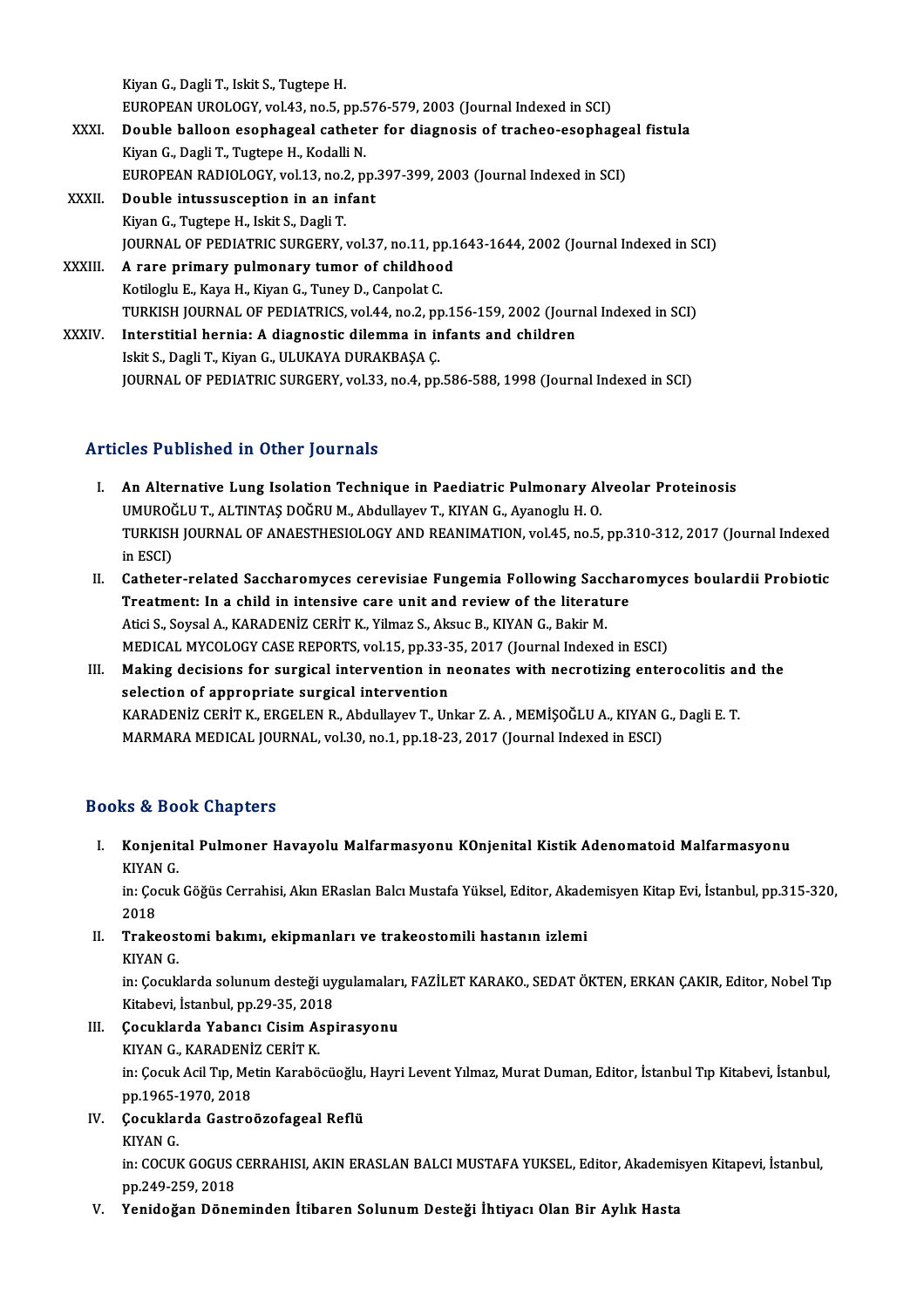KARADENİZ CERİT K., KIYAN G. KARADENİZ CERİT K., KIYAN G.<br>in: Vakalarla Çocuk Göğüs Hastalıkları, Fazilet Karakoç, Erkan Çakır, Sedat Öktem, Editor, Nobel Tıp Kitapevi,<br>İstanbul, np.283, 285, 2014 KARADENİZ CERİT K., KIYA<br>in: Vakalarla Çocuk Göğüs H<br>İstanbul, pp.283-285, 2014

# istanbul, pp.283-285, 2014<br>Refereed Congress / Symposium Publications in Proceedings

- efereed Congress / Symposium Publ<br>I. To fundoplicate GERD is the question TOOD OG<br>To funde<br>KIYAN G.<br>PAAEIS 2 To fundoplicate GERD is the questi<br>KIYAN G.<br>PAAFIS 2019, 27 - 28 September 2019<br>Prenchessenis treatment of plastic
- KIYAN G.<br>PAAFIS 2019, 27 28 September 2019<br>II. Bronchoscopic treatment of plastic bronchitis in cihildren.<br>Andre M. Shirov N. KARADENIZ CERIT K. GÖKDEMIR V. KIYAN G. PAAFIS 2019, 27 - 28 September 2019<br>Bronchoscopic treatment of plastic bronchitis in cihildren<br>erdaş M., aliyev N., KARADENİZ CERİT K., GÖKDEMİR Y., KIYAN G. Bronchoscopic treatment of plastic bronchitis in cihildren.<br>erdaş M., aliyev N., KARADENİZ CERİT K., GÖKDEMİR Y., KIYAN G.<br>International Meeting of Pediatric airway teams, 24 - 28 June 2019<br>Pulmenery, Alveolar Proteinesis International Meeting of Pediatric airway teams, 24 - 28 June 2019
- III. Pulmonary Alveolar Proteinosis<br>aliyev N., erdaş m., GÖKDEMİR Y., ERDEM ERALP E., KIYAN G. International Meeting of Pediatric airway teams, 24 - 28 June 2019 aliyev N., erdaş m., GÖKDEMİR Y., ERDEM ERALP E., KIYAN G.<br>International Meeting of Pediatric airway teams, 24 - 28 June 2019<br>IV. Whole lung lavage for Pulmonary Alveolar Proteinosis in children<br>VALIYEV N. KARADENİZ CERİT
- VALİYEV N., KARADENİZ CERİT K., ERDAŞ YILMAZ M., GÖKDEMİR Y., ERDEM ERALP E., KIYAN G.<br>2nd International Meeting of Pediatric Airway Teams, 26 27 June 2019 Whole lung lavage for Pulmonary Alveolar Proteinosis in childre<br>VALIYEV N., KARADENIZ CERIT K., ERDAŞ YILMAZ M., GÖKDEMIR Y., ERI<br>2nd International Meeting of Pediatric Airway Teams, 26 - 27 June 2019<br>Opere Olan Hastaların VALİYEV N., KARADENİZ CERİT K., ERDAŞ YILMAZ M., GÖKDEMİR Y., ERDEM ERALP E., KIYAN G.<br>2nd International Meeting of Pediatric Airway Teams, 26 - 27 June 2019<br>V. Opere Olan Hastaların Post-op Uzun Dönemde Solunum Fonksiyon
- 2nd International Meeting of Pediatric Airway Teams, 26 27 June 2019<br>Opere Olan Hastaların Post-op Uzun Dönemde Solunum Fonksiyon Testleri ile Değe<br>Ergenekon A. P. , Dinçel A., Yılmaz Yeğit C., Gökdemir Y., Erdem Eralp E Opere Olan Hastaların Post-op Uzun Dönemde Solunum Fonksiyon Test<br>Ergenekon A. P. , Dinçel A., Yılmaz Yeğit C., Gökdemir Y., Erdem Eralp E., Kıyan G.,<br>Uluslararası Katılımlı TTD 22.Yıllık Kongresi, Antalya, Turkey, 10 - 14 Ergenekon A. P. , Dinçel A., Yılmaz Yeğit C., Gökdemir Y., Erdem Eralp E., Kıyan G., Karadağ B. T.<br>Uluslararası Katılımlı TTD 22.Yıllık Kongresi, Antalya, Turkey, 10 - 14 April 2019<br>VI. Nörolojik defisitli çocuklarda g
- Uluslararası Katılımlı TTD 2<br>Nörolojik defisitli çocukl<br>yöntemlerinin sonuçları<br>KALYONCU A. KARADENİZ Nörolojik defisitli çocuklarda gastroözofageal reflü hastalığına cerra<br>yöntemlerinin sonuçları<br>KALYONCU A., KARADENİZ CERİT K., BAŞ İKİZOĞLU N., DAĞLI E. T. , KIYAN G.<br>2. IPEC (MEC 24.-27 Ostober 2019

yöntemlerinin sonuçları<br>KALYONCU A., KARADENİZ CERİT K., BAŞ İKİZOĞLU N., DAĞLI E. T. , KIYAN G.<br>3. IPEG/MEC, 24 - 27 October 2018

KALYONCU A., KARADENİZ CERİT K., BAŞ İKİZOĞLU N., DAĞLI E. T. , KIYAN G.<br>3. IPEG/MEC, 24 - 27 October 2018<br>VII. Nekrotizan enterokolit nedeniyle cerrahi geçiren hastaların iyileştirilmiş sağ kalım oranlarının<br>analiri 3. IPEG<sub>/</sub><br>Nekrot<br>analizi<br><sup>KARAD</sup> Nekrotizan enterokolit nedeniyle cerrahi geçiren hastaların iyileştirilmiş<br>analizi<br>KARADENİZ CERİT K., YILMAZ M., ÖZDEMİR H., ERGELEN R., DAĞLI E. T. , KIYAN G.<br>26 III USAL COCUY CERRAHİSİ KONCRESİ Turkey 24, 27 Ostaber 20

analizi<br>KARADENİZ CERİT K., YILMAZ M., ÖZDEMİR H., ERGELEN R., DAĞLI E. T. ,<br>36.ULUSAL ÇOCUK CERRAHİSİ KONGRESİ, Turkey, 24 - 27 October 2018<br>Sungisal Managamant of gastnoosanhagaal nefuw in ehildran wit KARADENİZ CERİT K., YILMAZ M., ÖZDEMİR H., ERGELEN R., DAĞLI E. T. , KIYAN G.<br>36.ULUSAL ÇOCUK CERRAHİSİ KONGRESİ, Turkey, 24 - 27 October 2018<br>VIII. Surgical Management of gastroesophageal reflux in children with neurologi

- 36.ULUSAL ÇOCUK CERRAHİSİ KONGRESİ, Turkey, 24 27 Oct<br>Surgical Management of gastroesophageal reflux in ch<br>KALYONCU A., KARADENİZ CERİT K., baş ikizoğlu n., KIYAN G.<br>19th European Paedistria Surgeans Association (EUBSA) Surgical Management of gastroesophageal reflux in children with neurologic<br>KALYONCU A., KARADENİZ CERİT K., baş ikizoğlu n., KIYAN G.<br>19th European Paediatric Surgeons Association (EUPSA) Congress, 20 - 23 June 2018<br>Cosukl KALYONCU A., KARADENİZ CERİT K., baş ikizoğlu n., KIYAN G.<br>19th European Paediatric Surgeons Association (EUPSA) Congress, 20 - 23 June 2018<br>IX. Çocuklarda konjenital morgagni hernisinin laparoskopik onarımıyla ilgili 19th European Paediatric Surgeons Association (EUPSA) Congress, 20 - 23 June 2018
- Çocuklarda konjenital morgagni hernisinin laparoskopik om<br>KARADENİZ CERİT K., ABDULLAYEV T., GÖKDEMİR Y., DAĞLI E. T. ,<br>35. Ulusal Çocuk Cerrahisi Kongresi, Turkey, 25 28 October 2017<br>Cosuklarda pulmanar matastaraktami d KARADENİZ CERİT K., ABDULLAYEV T., GÖKDEMİR Y., DAĞLI<br>35. Ulusal Çocuk Cerrahisi Kongresi, Turkey, 25 - 28 October 2<br>X. Cocuklarda pulmoner metastazektomi deneyimlerimiz<br>KARADENİZ CERİT K. KALYONCU A. VELİYEV N. EKER N. TO
- X. Çocuklarda pulmoner metastazektomi deneyimlerimiz<br>KARADENİZ CERİT K., KALYONCU A., VELİYEV N., EKER N., TOKUÇ A. G. , DAĞLI E. T. , KIYAN G. Cocuklarda pulmoner metastazektomi deneyimlerimiz<br>KARADENİZ CERİT K., KALYONCU A., VELİYEV N., EKER N., TOKUÇ<br>35.Ulusal Çocuk Cerrahisi Kongresi, Turkey, 25 - 28 October 2017<br>A.rare entity: Censenital systis adenematejd ma KARADENİZ CERİT K., KALYONCU A., VELİYEV N., EKER N., TOKUÇ A. G. , DAĞLI E. T. , KIYAN G.<br>35.Ulusal Çocuk Cerrahisi Kongresi, Turkey, 25 - 28 October 2017<br>XI. A rare entity: Congenital cystic adenomatoid malformation

### 35.Ulusal Ç<br>A rare en<br>blastoma<br>POZKUPTI A rare entity: Congenital cystic adenomatoid malf<br>blastoma<br>BOZKURTLAR E., TOPER M. H. , KIYAN G., AHISKALI A. R.<br>FUROPEAN PATHOLOCY CONCRESS 2017-1-06 Sontom

blastoma<br>BOZKURTLAR E., TOPER M. H. , KIYAN G., AHISKALI A. R.<br>EUROPEAN PATHOLOGY CONGRESS 2017, 1 - 06 September 2017, vol.471, pp.227

### BOZKURTLAR E., TOPER M. H. , KIYAN G., AHISKALI A. R.<br>EUROPEAN PATHOLOGY CONGRESS 2017, 1 - 06 September 2017, vol.471,<br>XII. Recurrent gastroesophageal reflux in the neurologically impaired<br>KIVAN C EUROPEA<br>Recurre:<br>KIYAN G.

Recurrent gastroesophageal reflux in the neurologically impaired<br>KIYAN G.<br>PAAFIS 2017 (3rd international Pediatric, Adolescent and Adult Foregut Interdisciplinary Symposium, 12 - 14 May<br>2017 KIYAN<br>PAAFI<br>2017<br>Eurst PAAFIS 2017 (3rd international Pediatric, Adolescent and Adult Foregut Interdisciplinary<br>2017<br>XIII. Functional anatomy of the diaphragmatic crura and gastroesophageal junction

2017<br>Function<br>KIYAN G.<br>PAAEIS 2 Functional anatomy of the diaphragmatic crura and gastroesophageal junction<br>KIYAN G.<br>PAAFIS 2017 (3rd international Pediatric, Adolescent and Adult Foregut Interdisciplinary Symposium, 12 - 14 May<br>2017

KIYA<br>PAAF<br>2017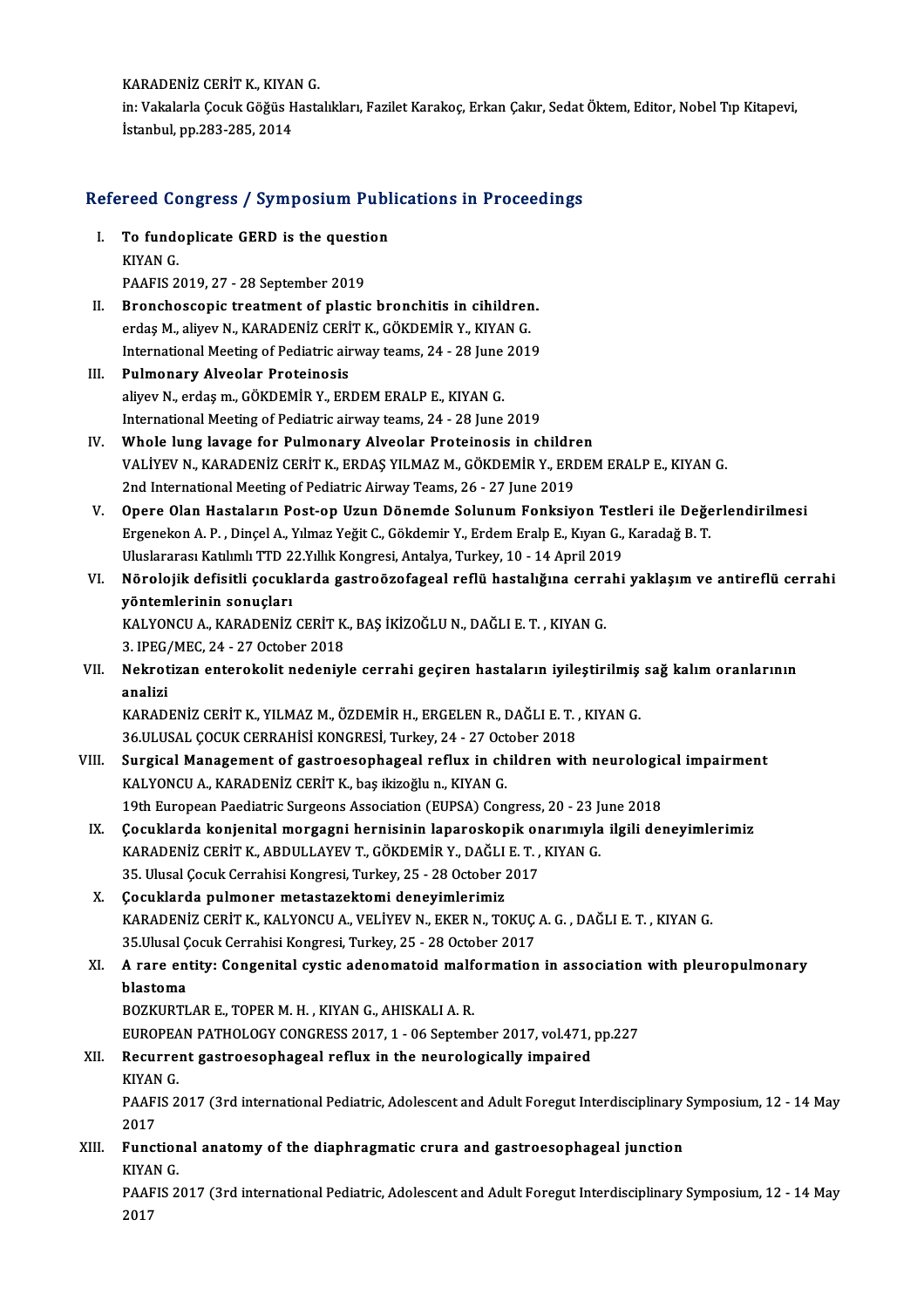| XIV.         | Routine lobectomy in Congenital Pulmonary Airway Malformations (CCAM)?<br>KIYAN G                                                                                   |
|--------------|---------------------------------------------------------------------------------------------------------------------------------------------------------------------|
|              | PAAFIS 2017 (3rd international Pediatric, Adolescent and Adult Foregut Interdisciplinary Symposium, 12 - 14 May<br>2017                                             |
| XV.          | Vena kava superior komşuluğunda mediatinal kistin torakoskopik eksizyonu                                                                                            |
|              | KIYAN G., ABDULLAYEV T., KARADENİZ CERİT K., DAĞLI E. T.                                                                                                            |
|              | 34.ULUSAL ÇOCUK CERRAHİSİ KONGRESİ, Turkey, 26 - 30 October 2016                                                                                                    |
| XVI.         | Timik kist nedeniyle yapılan torakoskopik timektomi                                                                                                                 |
|              | KIYAN G., VELİYEV N., KARADENİZ CERİT K., DAĞLI E. T.                                                                                                               |
|              | 34.ULUSAL ÇOCUK CERRAHİSİ KONGRESİ, Turkey, 26 - 30 October 2016                                                                                                    |
| XVII.        | İleri evre nöroblastom tanısında biopsi sonuçlarının analizi açık veya iğne biopsi                                                                                  |
|              | KARADENİZ CERİT K., KALYONCU A., EKER N., TOKUÇ A. G. , ASADOV R., TUĞTEPE H., DAĞLI E. T. , KIYAN G.                                                               |
|              | 34.ULUSAL ÇOCUK CERRAHİSİ KONGRESİ, Turkey, 26 - 30 October 2016                                                                                                    |
| XVIII.       | 24 yenidoğan konjenital diyafragma herni KDH hastası iyileştirilmiş sağkalım oranının analizi                                                                       |
|              | KARADENİZ CERİT K., VALİYEV N., MEMİŞOĞLU A., ÖZDEMİR H., DAĞLI E. T., KIYAN G.                                                                                     |
|              | 34. Ulusal Çocuk Cerrahisi Kongresi, Turkey, 26 - 30 October 2016                                                                                                   |
| XIX.         | Çocukluk çağında toraks travma hastalarına yaklaşım<br>KALYONCU A., KARADENİZ CERİT K., ABDULLAYEV T., ERGELEN R., DAĞLI E. T., KIYAN G.                            |
|              | 34.ULUSAL ÇOCUK CERRAHİSİ KONGRESİ, Turkey, 26 - 30 October 2016                                                                                                    |
| XX.          | yirmidört yenidoğan konjenital diyafragma herni hastası iyileştirilmiş sağ kalım oranı                                                                              |
|              | KARADENİZ CERİT K., veliyev n., MEMİŞOĞLU A., özdemir h., DAĞLI E. T., KIYAN G.                                                                                     |
|              | 34.ULUSAL ÇOCUK CERRAHİSİ KONGRESİ, Turkey, 26 - 30 October 2016                                                                                                    |
| XXI.         | İnfant ve çocuklarda stent yerleştirilmesi                                                                                                                          |
|              | KIYAN G.                                                                                                                                                            |
|              | Pediatrik Havayolu Sorunlarına Yaklaşım Sempozyumu, Turkey, 12 December 2015                                                                                        |
| XXII.        | Pediatrik trakeotomi                                                                                                                                                |
|              | KIYAN G.                                                                                                                                                            |
|              | Pediatrik Havayolu Sorunlarına Yaklaşım Sempozyumu, Turkey, 12 December 2015                                                                                        |
| XXIII.       | Çocukluk çağında travma hastalarına yaklaşım                                                                                                                        |
|              | KARADENİZ CERİT K., ABDULLAYEV T., ERGELEN R., KIYAN G., DAĞLI E. T.                                                                                                |
|              | 33. Ulusal Çocuk Cerrahisi Kongresi, Antalya, Turkey, 28 - 31 October 2015                                                                                          |
| <b>XXIV</b>  | Çocuklarda meme kitleleri                                                                                                                                           |
|              | KARADENİZ CERİT K., ÇOLAK E., KIYAN G., DAĞLI E. T.                                                                                                                 |
|              | 33. Ulusal Çocuk Cerrahisi Kongresi, Antalya, Turkey, 28 - 31 October 2015                                                                                          |
| XXV.         | Penetran travmaya sekonder gelişen nekrotizan fasiit için Vac tedavisi                                                                                              |
|              | KARADENİZ CERİT K., DURMUŞ KOCAASLAN F. N., ERGÜN R., YALÇIN D., KIYAN G., DAĞLI E. T.                                                                              |
|              | 33. Ulusal Çocuk Cerrahisi Kongresi, Antalya, Turkey, 28 - 31 October 2015, vol.29                                                                                  |
| XXVI.        | Aksesuar ekstremite ve ektopik bağırsak birlikteliği nadir bir olgu                                                                                                 |
|              | KARADENİZ CERİT K., ABDULAYEV T., DAGÇINAR A., KIYAN G., TUĞTEPE H., DAGLI T.<br>33. ULUSAL ÇOCUK CERRAHİSİ KONGRESİ, Antalya, Turkey, 28 - 31 October 2015, vol 29 |
| <b>XXVII</b> | Nekrotizan Enterokolit olan yenidoğanlarda cerrahi kararı                                                                                                           |
|              | KARADENİZ CERİT K., ABDULLAYEV T., ERGELEN R., ALP UNKAR Z., KIYAN G., DAĞLI E. T.                                                                                  |
|              | 33. Ulusal Çocuk Cerrahisi Kongresi, Antalya, Turkey, 28 - 31 October 2015, vol.29, pp.137                                                                          |
| XXVIII.      | Dev inguinoskrotal herni Yalnızca inguinal herni olmayabilir                                                                                                        |
|              | KARADENİZ CERİT K., ERGÜN R., ABDULAYEV T., KIYAN G., TUĞTEPE H., TOLGA D.                                                                                          |
|              | 33. ULUSAL ÇOCUK CERRAHİSİ KONGRESİ, Antalya, Turkey, 28 - 31 October 2015, vol.29, pp.257                                                                          |
| XXIX.        | Laparoscopic treatent of morgagni hernia in children                                                                                                                |
|              | KARADENİZ CERİT K., ABDULAYEV T., GÖKDEMİR Y., DAGLI T., KIYAN G.                                                                                                   |
|              | 5th Annual Congress of European Society of Pediatric Endoscopic Surgeons, 23 - 25 September 2015                                                                    |
| XXX.         | Laparoscopic Treatment of Morgani Hernia in children                                                                                                                |
|              | KARADENİZ CERİT K., ABDULLAYEV T., GÖKDEMİR Y., DAĞLI E. T. , KIYAN G.                                                                                              |
|              |                                                                                                                                                                     |